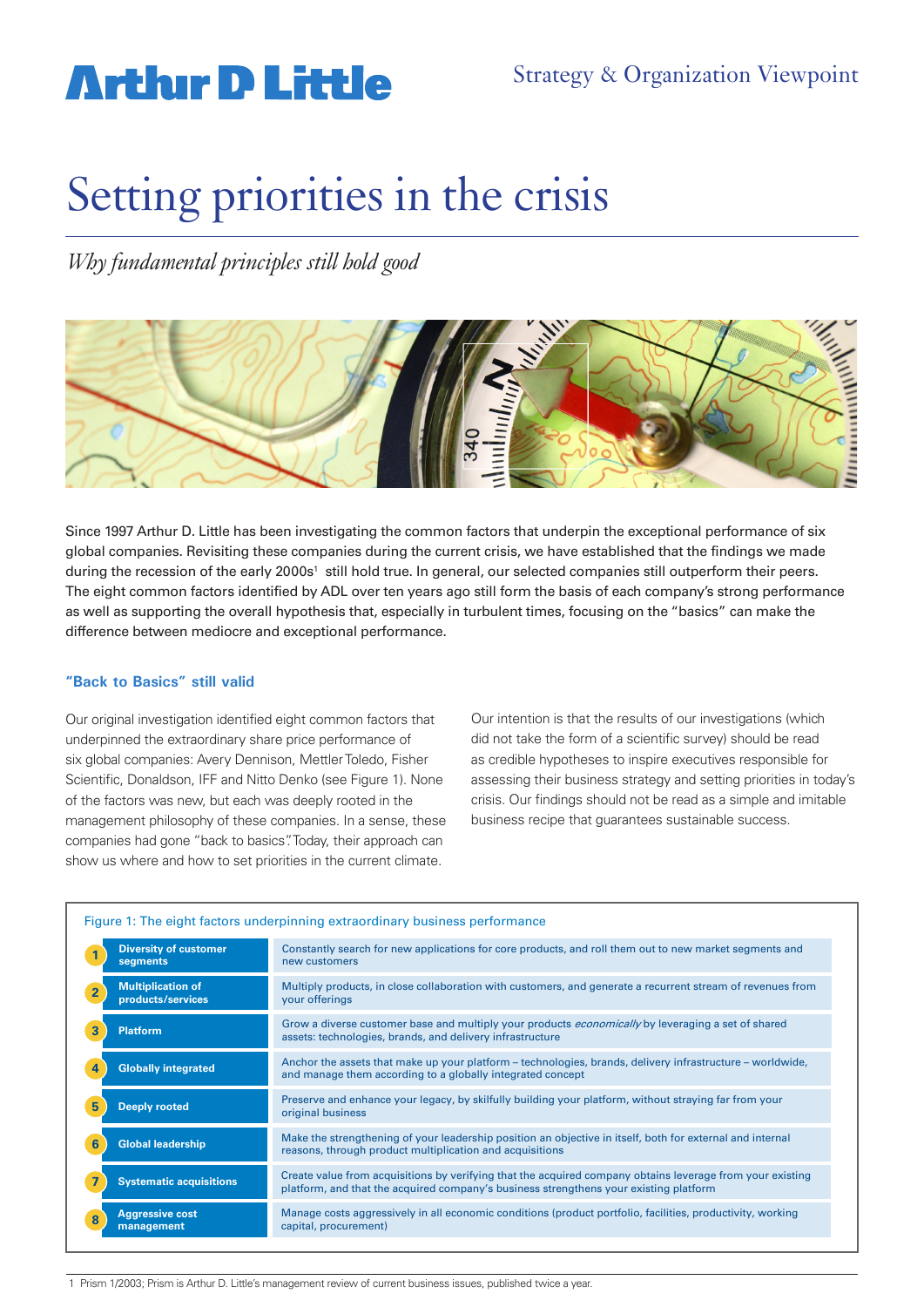# **Arthir D Little**

### **Business performance revisited**

The companies we selected are active in "unglamorous" yet highly competitive industries, including automotive, food and pharmaceuticals. Their share prices more than withstood the shock of the 2001–2002 stock market collapse.

A look at their development over the entire period 1997–2008 shows their performance has been well above that of their peers and is still robust in the turbulent business environment (see Figure 2). The exceptions are Avery Dennison and IFF: these two companies were performing least well during the period 1997–2002 and also failed to outperform their peers and the general stock market during the period 2002-2008.

However, an investment in the portfolio of the six companies at the end of 1997 would have yielded a compound annual return of 9.4% by the end of 2008, compared with a 2.7% return for their peer group and with a negative return for the market as a whole. Also, following the worst stock market decline in decades, the six firms are holding their investment value better than their peers.

The purpose of this paper is not to give investment advice but to understand the management philosophy underpinning strong performance and stability, and derive insights for executives in other businesses. By taking a closer look at one of the six selected companies, Mettler Toldo, we can get a better understanding of how this company has used an approach **Fig2** based on the eight "basics" to secure its current success.

### **Focus on Mettler Toledo**

Mettler Toledo is a leading global supplier of precision instruments and services, in particular weighing instruments for use in laboratory, industrial and food retailing applications. Its performance is exceptional, with a strong emphasis on three of the eight basics: a diversified market franchise, longterm commitment to the core business and striving for global leadership.

#### 1. Diversity of customer segments

Mettler Toledo's diversified franchise is the basis of its success. Its business is spread over many countries, end-use applications (laboratories, industrial and retail applications) and individual customers, of which none accounts for more than 2% of sales and products. This diversity lends a great degree of inherent stability to the business.

#### 2. Multiplication of products and services

By constantly renewing and extending its product line, Mettler Toledo succeeds in maintaining the world's largest base of installed weighing instruments. This large base makes it costeffective to offer service contracts, which in turn provides a strong, stable source of recurring revenues.

The company's broad product range and ongoing relationship with customers increase the switching cost to new suppliers. At the same time, the robustness of the products and their very long lifetime compels the firm to create a replacement need. It does so by showing its customers the economic case for replacement, e.g. an increase in their productivity.

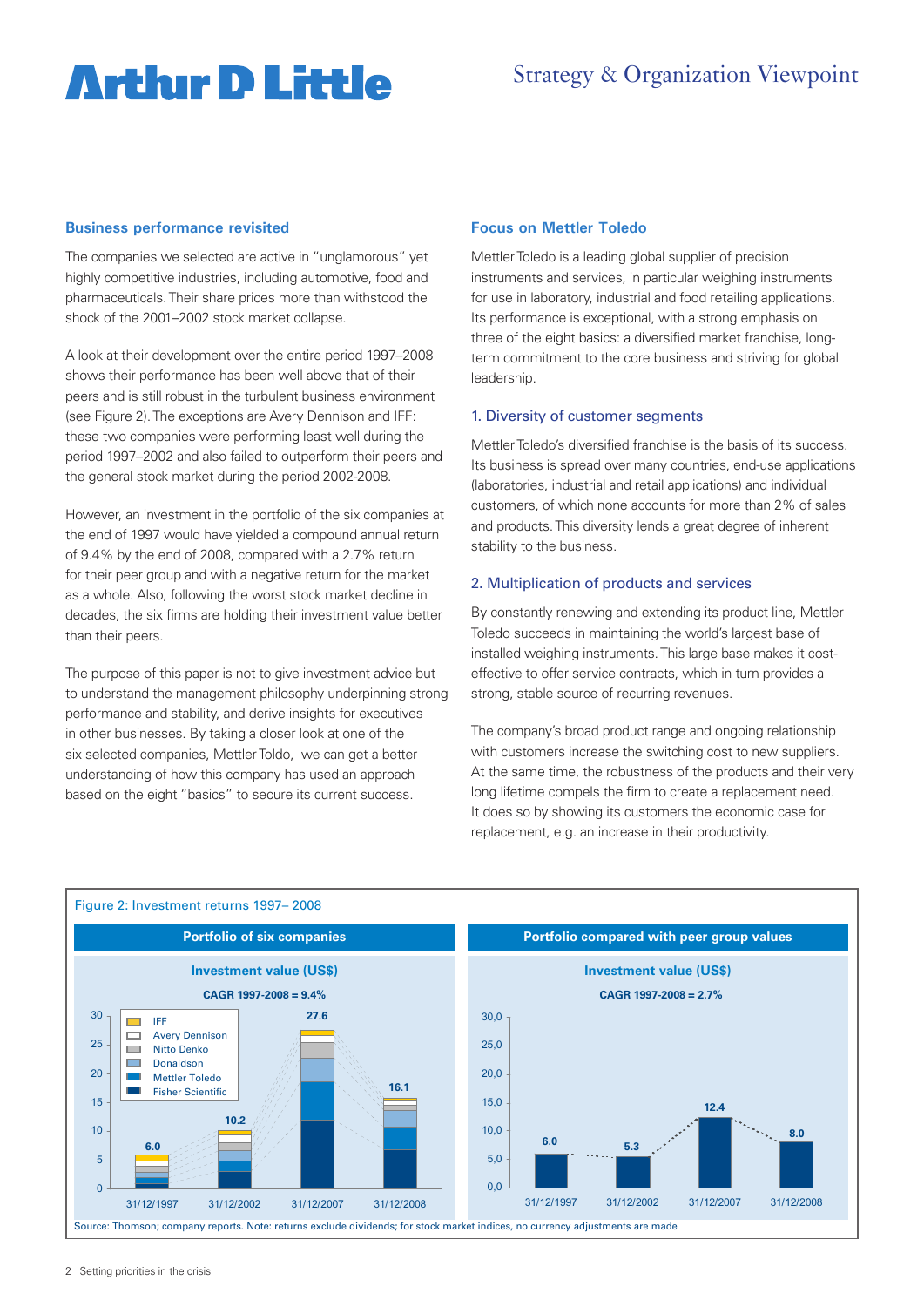# **Arthur D Little**

## Strategy & Organization Viewpoint

#### 3. Platform of shared assets

Within its specialist customer community, Mettler Toledo has an extremely strong brand position. For example, the company's brand name is so well recognized that laboratory balances are sometimes referred to as "Mettlers". The company also sells products under the "Ohaus" brand with less features and service.

In terms of delivery infrastructure, Mettler Toledo has the most extensive global sales and service organization among precision instrument companies. Half of its employees are involved in providing sales and service in 35 countries.

#### 4. Globally integrated

On the commercial side, Mettler Toledo's global market presence confers a competitive advantage among global customers looking for suppliers who can match their international network. Increasing standardization of products due to harmonized regulation is also driving global integration. With plants in three continents, Mettler Todledo's manufacturing is truly globalized.

#### 5. Deeply rooted

The company was created in 1945 by Erhard Mettler in Switzerland. In 1989 Mettler acquired Toledo Scale Corporation, the largest US manufacturer of industrial and retail scales, giving birth to Mettler Toledo. Sticking to its core business is a central part of the company's strategy. It will only enter areas that are adjacent to its existing business. The company leverages its existing platform to grow mainly organically and profitably.

#### 6. Global leadership

Mettler Toledo's objective is to be the market leader in most domains in which it is active. Today 75 % of its revenues come from products with a global number one position. However, given its long-term orientation, it may be satisfied with, say, the number four position initially, and then work its way toward the number one position, step by step. Being number one is important because it gives the company a competitive advantage, particularly for R&D spending in absolute terms, which is crucial to Mettler Toledo's strength on a global scale. Of the company's approximately 9,500 employees, more than 900 work in R&D and product engineering.

#### 7. Systematic acquisitions

Mettler Toledo takes a cautious approach to acquisitions, as growth through M&A is considered to be much more risky than organic growth. If the company does make an acquisition, it is synergistic with its existing business from a customer

and/or product point of view. For example, in 2001 Mettler Toledo acquired Rainin, the leading manufacturer of pipetting solutions in North America, yet with almost no export business. However, by leveraging Mettler Toledo's existing worldwide service network, Rainin was able to increase international sales dramatically.

#### 8. Aggressive cost management

While cost leadership gives the company a competitive advantage, cost management does not occupy the top "share of mind" at Mettler Toledo. Instead, management's focus is on innovation and being in the market leader. However, the firm has had operations in China for 22 years, an experience that has taught the company how to cope with local competitors.

Mettler Toledo is single-minded in its determination to build its business around fundamental management principles: customer delight, long-term orientation, business focus and leadership.

#### **Insights for executives**

The hypotheses formulated by Arthur D. Little as a result of our initial analysis 11 years ago are increasingly proving to be accurate. Sticking to the basics, whatever challenges the economic environment might present, bears fruit. Referring to the eight common factors we identified in 1997 can help executives set priorities in today's crisis.

The companies studied make sure they maintain a solid platform. The technologies, brands and delivery infrastructure that make up their platform are kept at the leading edge. Our selected companies manage costs aggressively and dispose of non-core businesses in order to keep the platform in good shape. Furthermore, they are masters at leveraging the platform, either through organic development or acquisitions, in order to multiply the market segments they address and the products they offer these markets.

The combination of a solid platform with effective multiplication confers a competitive advantage. It provides employees and shareholders with the security and stability that makes them loyal. It also creates a barrier to imitation by competitors.

We hope to be able to get back to you again once economic conditions improve and bring you "Setting priorities – Back to Basics – Again". In the meantime companies like Mettler Toledo demonstrate that sticking to the basics can be an extremely effective strategy for success even in the current extraordinary conditions.